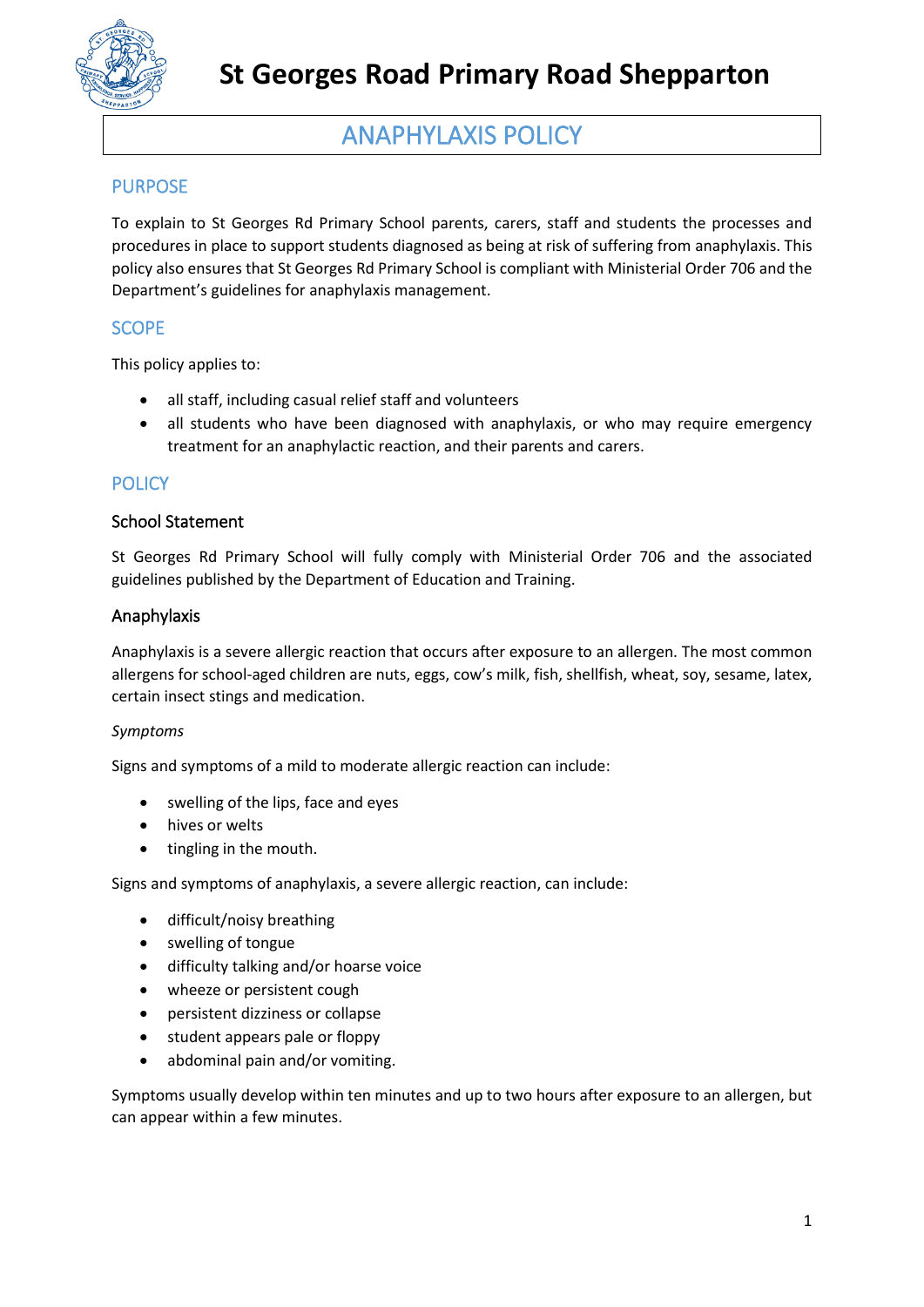

#### *Treatment*

Adrenaline given as an injection into the muscle of the outer mid-thigh is the first aid treatment for anaphylaxis.

Individuals diagnosed as being at risk of anaphylaxis are prescribed an adrenaline Epi-pen or Anapen for use in an emergency. These adrenaline Epi-pens and Anapens are designed so that anyone can use them in an emergency.

### Individual Anaphylaxis Management Plans

All students at St Georges Rd Primary School who are diagnosed by a medical practitioner as being at risk of suffering from an anaphylactic reaction must have an Individual Anaphylaxis Management Plan. When notified of an anaphylaxis diagnosis, the principal of St Georges Rd Primary School is responsible for developing a plan in consultation with the student's parents/carers.

Where necessary, an Individual Anaphylaxis Management Plan will be in place as soon as practicable after a student enrols at St Georges Rd Primary School and where possible, before the student's first day.

Parents and carers must:

- obtain an ASCIA Action Plan for Anaphylaxis from the student's medical practitioner and provide a copy to the school as soon as practicable
- immediately inform the school in writing if there is a relevant change in the student's medical condition and obtain an updated ASCIA Action Plan for Anaphylaxis
- provide an up-to-date photo of the student for the ASCIA Action Plan for Anaphylaxis when that Plan is provided to the school and each time it is reviewed
- provide the school with a current adrenaline Epi-pen or Anapen for the student that has not expired;
- participate in annual reviews of the student's Plan.

Each student's Individual Anaphylaxis Management Plan must include:

- information about the student's medical condition that relates to allergies and the potential for anaphylactic reaction, including the type of allergies the student has
- information about the signs or symptoms the student might exhibit in the event of an allergic reaction based on a written diagnosis from a medical practitioner
- strategies to minimise the risk of exposure to known allergens while the student is under the care or supervision of school staff, including in the school yard, at camps and excursions, or at special events conducted, organised or attended by the school
- the name of the person(s) responsible for implementing the risk minimisation strategies, which have been identified in the Plan
- information about where the student's medication will be stored
- the student's emergency contact details
- an up-to-date ASCIA Action Plan for Anaphylaxis completed by the student's medical practitioner.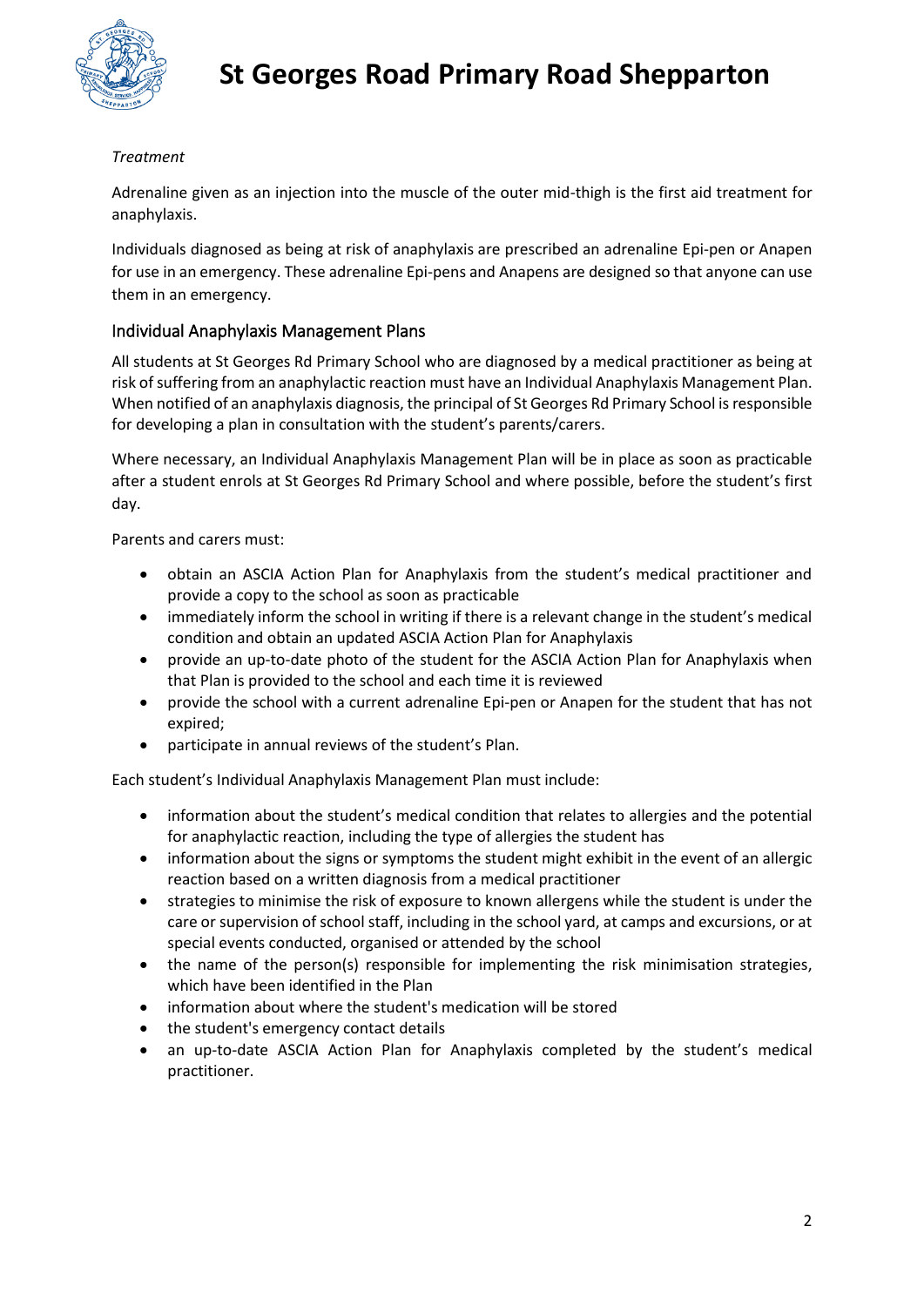

#### *Review and updates to Individual Anaphylaxis Management Plans*

A student's Individual Anaphylaxis Management Plan will be reviewed and updated on an annual basis in consultation with the student's parents/carers. The plan will also be reviewed and, where necessary, updated in the following circumstances:

- as soon as practicable after the student has an anaphylactic reaction at school
- if the student's medical condition, insofar as it relates to allergy and the potential for anaphylactic reaction, changes
- when the student is participating in an off-site activity, including camps and excursions, or at special events including fetes and concerts.

Our school may also consider updating a student's Individual Anaphylaxis Management Plan if there is an identified and significant increase in the student's potential risk of exposure to allergens at school.

#### Location of plans and adrenaline Epi-pens and Anapens

*A copy of each student's Individual Anaphylaxis Management Plan will be stored with their ASCIA Action Plan for Anaphylaxis at the Sickbay, together with the student's adrenaline Epipen or Anapen. Adrenaline Epi-pen, Anapen must be labelled with the student's name.*

*A copy of each student's Individual ASCIA Action Plan for Anaphylaxis is displayed in the Child's classroom, Staffroom, resource room, art and music rooms, multimedia and library rooms, BER building as well as the school Canteen.*

#### Risk Minimisation Strategies

To reduce the risk of a student suffering from an anaphylactic reaction at St Georges Rd Primary School, we have put in place the following strategies:

- *staff and students are regularly reminded to wash their hands after eating;*
- *students are discouraged from sharing food*
- *garbage bins at school are to remain covered with lids to reduce the risk of attracting insects*
- *gloves must be worn when picking up papers or rubbish in the playground;*
- *school canteen staff are trained in appropriate food handling to reduce the risk of cross-contamination*
- *year groups will be informed of allergens that must be avoided in advance of class parties, events or birthdays*
- *a general use Epi-Pen, Anapen will be stored at the sickbay office and in the yard duty bag for ease of access.*
- *Planning for off-site activities will include risk minimisation strategies for students at risk of anaphylaxis including supervision requirements, appropriate number of trained staff, emergency response procedures and other risk controls appropriate to the activity and students attending.*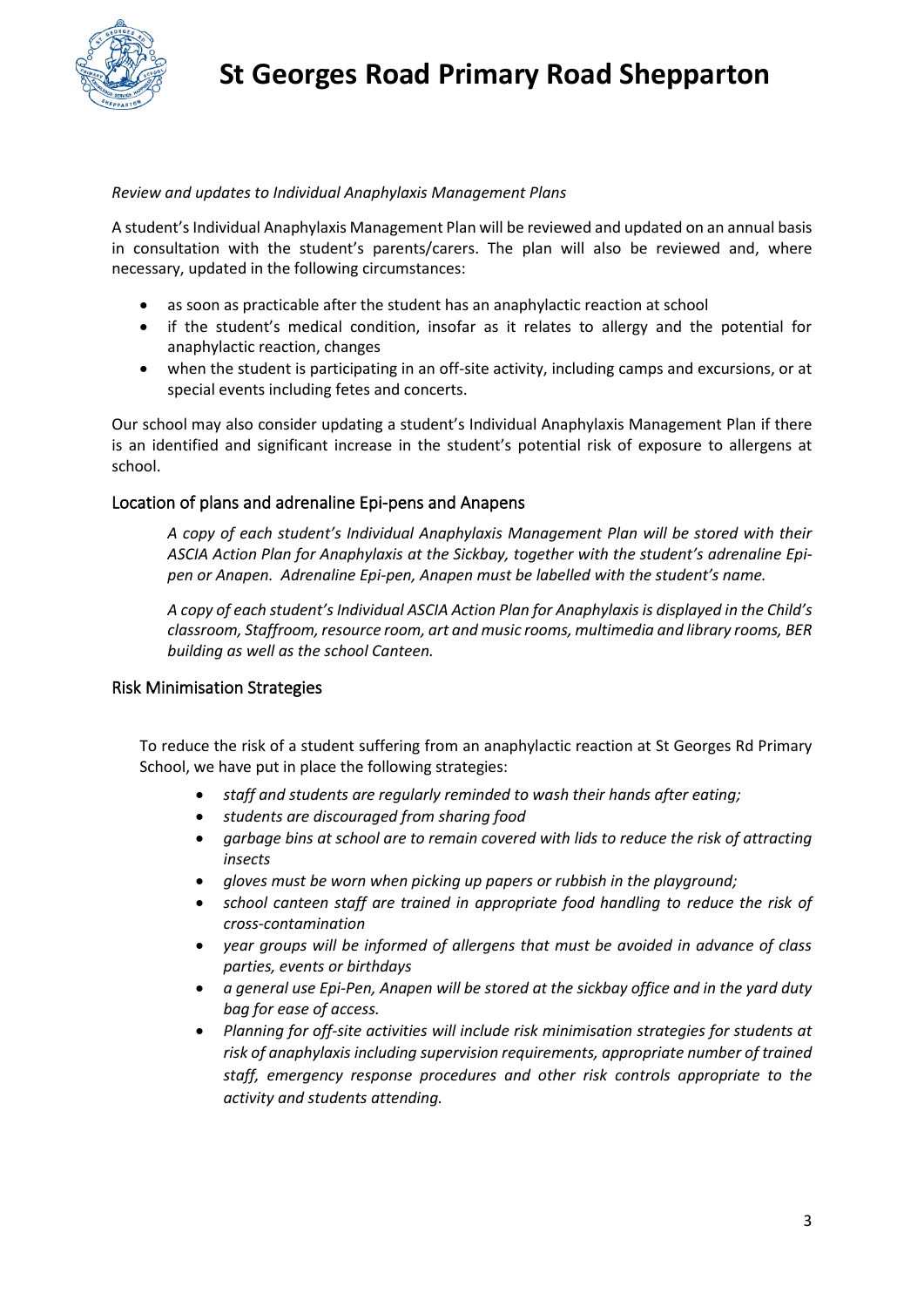

## **St Georges Road Primary Road Shepparton**

### Adrenaline Epi-pens for general use

St Georges Rd Primary School will maintain a supply of adrenaline Epi-pens and Anapen for general use, as a back-up to those provided by parents and carers for specific students, and also for students who may suffer from a first time reaction at school.

Adrenaline Epi-pens and Anapen for general use will be stored at in the Sickbay and labelled "general use".

The principal is responsible for arranging the purchase of adrenaline Epi-pens and Anapen for general use, and will consider:

- the number of students enrolled at St Georges Rd Primary School at risk of anaphylaxis
- the accessibility of adrenaline Epi-pens and Anapen supplied by parents
- the availability of a sufficient supply of Epi-pens and Anapen for general use in different locations at the school, as well as at camps, excursions and events
- the limited life span of adrenaline Epi-pens and Anapen, and the need for general use adrenaline Epi-pens and Anapen to be replaced when used or prior to expiry.

#### Emergency Response

In the event of an anaphylactic reaction, the emergency response procedures in this policy must be followed, together with the school's general first aid procedures, emergency response procedures and the student's Individual Anaphylaxis Management Plan.

A complete and up-to-date list of students identified as being at risk of anaphylaxis is maintained by the St Georges Rd Primary School first aide Officer and stored at the Sickbay.

For camps, excursions and special events, a designated staff member will be responsible for maintaining a list of students at risk of anaphylaxis attending the special event, together with their Individual Anaphylaxis Management Plans and adrenaline Epi-pens and Anapen where appropriate.

If a student experiences an anaphylactic reaction at school or during a school activity, school staff must:

| <b>Step</b> | <b>Action</b>                                                                                                                                                                                                                                              |
|-------------|------------------------------------------------------------------------------------------------------------------------------------------------------------------------------------------------------------------------------------------------------------|
| 1.          | Lay the person flat<br>$\bullet$                                                                                                                                                                                                                           |
|             | Do not allow them to stand or walk<br>$\bullet$                                                                                                                                                                                                            |
|             | If breathing is difficult, allow them to sit<br>$\bullet$                                                                                                                                                                                                  |
|             | Be calm and reassuring<br>$\bullet$                                                                                                                                                                                                                        |
|             | Do not leave them alone<br>$\bullet$                                                                                                                                                                                                                       |
|             | Seek assistance from another staff member or reliable student to locate the<br>$\bullet$<br>student's adrenaline Epi-pen, Anapen or the school's general use Epi-pe, Anapen<br>and the student's Individual Anaphylaxis Management Plan, stored at Sickbay |
|             | If the student's plan is not immediately available, or they appear to be<br>$\bullet$<br>experiencing a first time reaction, follow steps 2 to 5                                                                                                           |
| 2.          | Administer an Epi-Pen, Anapen or Epi-Pen Jr (if the student is under 20kg)                                                                                                                                                                                 |
|             | Remove from plastic container                                                                                                                                                                                                                              |
|             | Form a fist around the Epi-Pen and pull off the blue safety release (cap)<br>$\bullet$                                                                                                                                                                     |
|             | Place orange end against the student's outer mid-thigh (with or without<br>$\bullet$                                                                                                                                                                       |
|             | clothing)                                                                                                                                                                                                                                                  |
|             | Push down hard until a click is heard or felt and hold in place for 3 seconds<br>$\bullet$                                                                                                                                                                 |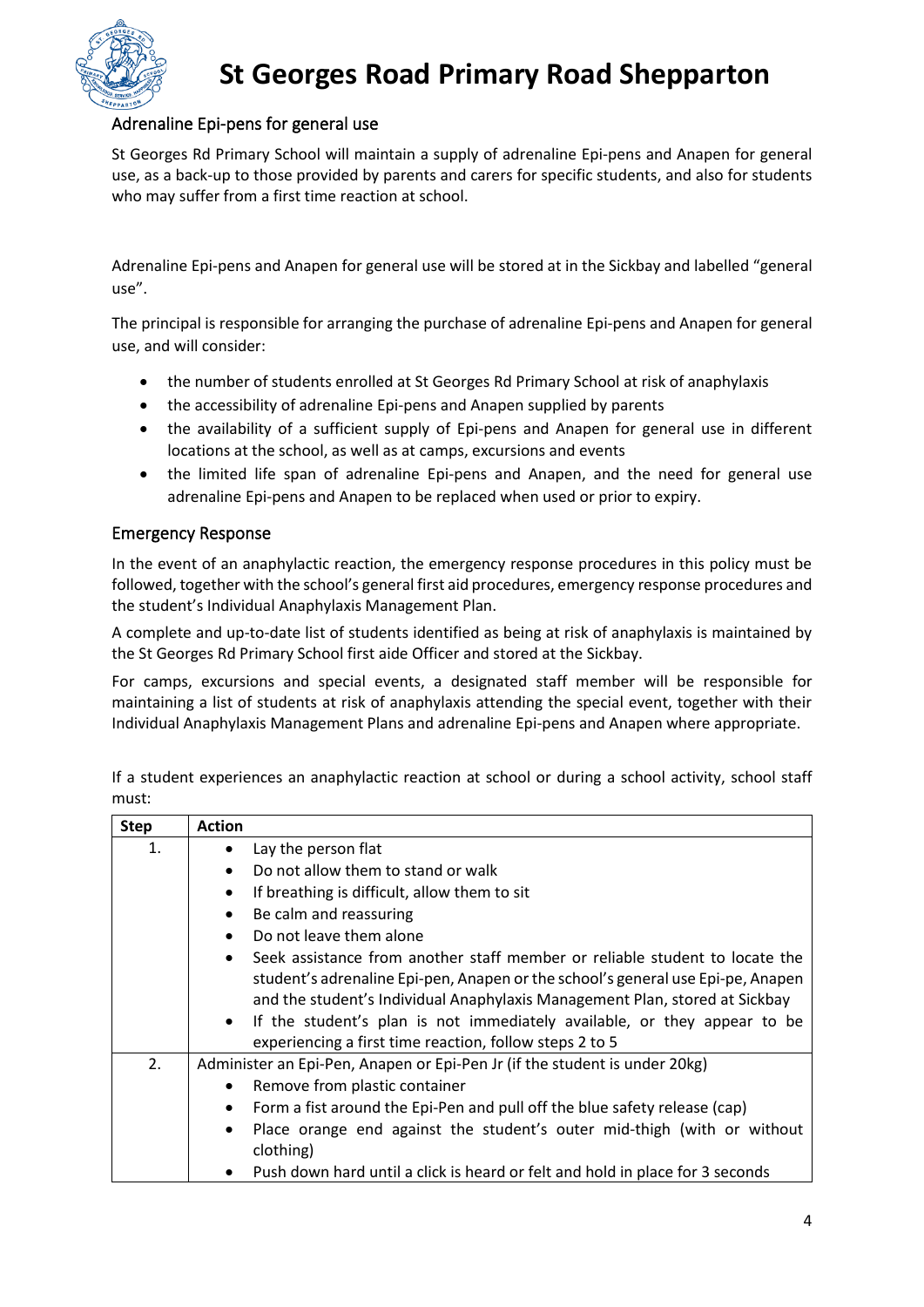

# **St Georges Road Primary Road Shepparton**

|    | Remove Epi-Pen, Anapen.<br>$\bullet$                                                    |
|----|-----------------------------------------------------------------------------------------|
|    | Note the time the Epi-Pen, Anapen is administered<br>$\bullet$                          |
|    | Retain the used Epi-Pen, Anapen to be handed to ambulance paramedics along<br>$\bullet$ |
|    | with the time of administration                                                         |
| 3. | Call an ambulance (000)                                                                 |
| 4. | If there is no improvement or severe symptoms progress (as described in the ASCIA       |
|    | Action Plan for Anaphylaxis), further adrenaline doses may be administered every five   |
|    | minutes, if other adrenaline Epi-pens are available.                                    |
| 5. | Contact the student's emergency contacts.                                               |

If a student appears to be having a severe allergic reaction, but has not been previously diagnosed with an allergy or being at risk of anaphylaxis, school staff should follow steps  $2 - 5$  as above. [Note: If in doubt, it is better to use an adrenaline Epi-pen, Anapen than not use it, even if in hindsight the reaction is not anaphylaxis. Under-treatment of anaphylaxis is more harmful and potentially life threatening than over-treatment of a mild to moderate allergic reaction. Refer to Frequently asked questions — [Anaphylaxis\]](https://nginx-php-content-policy-det-vic-gov-au-production.lagoon.vicsdp.amazee.io/sites/default/files/2020-03/anaphylaxis-faqs.docx).

#### Communication Plan

This policy will be available on St Georges Rd Primary School's website so that parents and other members of the school community can easily access information about St Georges Rd Primary School anaphylaxis management procedures. The parents and carers of students who are enrolled at St Georges Rd Primary School and are identified as being at risk of anaphylaxis will also be provided with a copy of this policy.

The principal is responsible for ensuring that all relevant staff, including casual relief staff, canteen staff and volunteers are aware of this policy and procedures for anaphylaxis management. Casual relief staff and volunteers who are responsible for the care and/or supervision of students who are identified as being at risk of anaphylaxis will also receive a verbal briefing on this policy, their role in responding to an anaphylactic reaction and where required, the identity of students at risk.

The principal is also responsible for ensuring relevant staff are trained and briefed in anaphylaxis management, consistent with the Department's *Anaphylaxis Guidelines.*

### Staff training

The principal will ensure that the following school staff are appropriately trained in anaphylaxis management:

- School staff who conduct classes attended by students who are at risk of anaphylaxis
- All Teaching and Education Support Staff, Administration Staff as well as Canteen and any other member of school staff as required by the Principal based on a risk assessment.

Staff who are required to undertake training must have completed:

- an approved face-to-face anaphylaxis management training course in the last three years, or
- an approved online anaphylaxis management training course in the last two years.

St Georges Rd Primary School uses the following training course [e.g. ASCIA eTraining course (with 22303VIC, or 22300VIC or 10313NAT].

Staff are also required to attend a briefing on anaphylaxis management and this policy at least twice per year (with the first briefing to be held at the beginning of the school year), facilitated by a staff